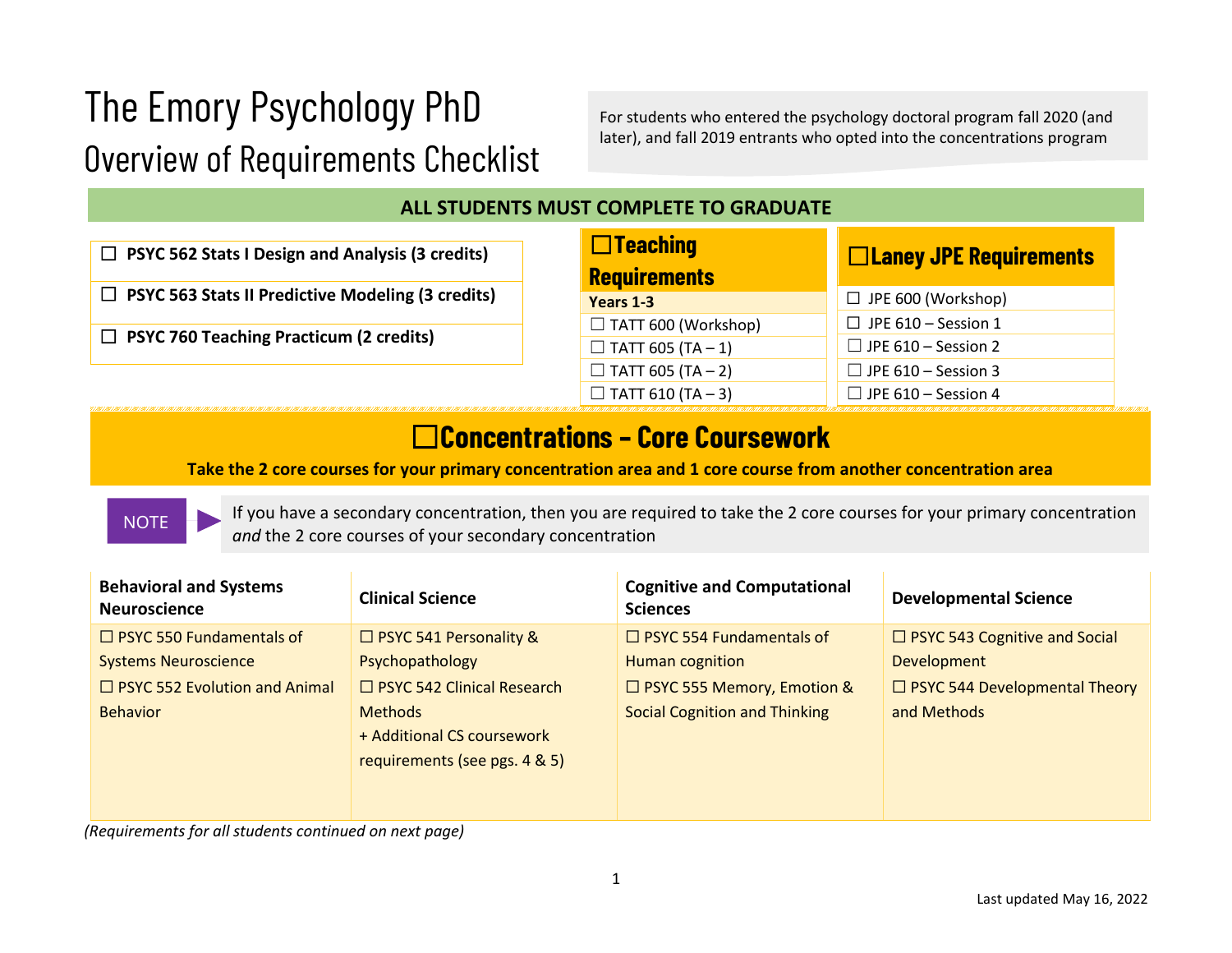| $\Box$ 1 Elective Course (3 credits) Can be from inside or outside the department |                                    |  |  |
|-----------------------------------------------------------------------------------|------------------------------------|--|--|
| <b>Name of Elective Course taken:</b>                                             | Course number:<br>Department name: |  |  |

#### Track other Elective Courses you have completed

| <b>Offered in Department of Psychology:</b>                                                                                            | You can add other elective courses that you complete, below: |
|----------------------------------------------------------------------------------------------------------------------------------------|--------------------------------------------------------------|
| $\Box$ PSYC 770 Multilevel Modeling (3 credits)                                                                                        |                                                              |
| $\Box$ PSYC 770 Grant Writing (2 credits) This course is a 2-part<br>sequence. You must complete the full sequence to get the credits. |                                                              |
| $\Box$ PSYC 770 Latent Variable Models (3 credits)                                                                                     |                                                              |

## ☐**Required Research Seminar Rotation (2 credits)**

Required in Years 1 through 3, and strongly recommended in Years 4 and 5. Each seminar will combine students and faculty from two concentrations.

|                |                      | <b>Psyc 777 Research Seminar A</b> |
|----------------|----------------------|------------------------------------|
|                | Year $1$ $\Box$ Fall | $\Box$ Spring                      |
| Year 2 $\vert$ | $\Box$ Fall          | $\Box$ Spring                      |
| Year 3         | $\Box$ Fall          | $\Box$ Spring                      |

| <b>Research Credits (varies 3-12 credits)</b>               |             |               |                  |
|-------------------------------------------------------------|-------------|---------------|------------------|
| $\Box$ PSYC 597 Direct Study (1st year)                     | $\Box$ Fall | $\Box$ Spring | $\Box$ Summer    |
| $\Box$ PSYC 599 Masters Research (2nd year)                 | $\Box$ Fall | $\Box$ Spring | $\sqcup$ Summer  |
| $\Box$ PSYC 797 Direct Research (3rd year)                  | $\Box$ Fall | $\Box$ Spring | $\square$ Summer |
| $\Box$ PSYC 799 Dissertation Research (4th year and beyond) | $\Box$ Fall | $\Box$ Spring | $\Box$ Summer    |

*(Requirements for all students continued on next page)*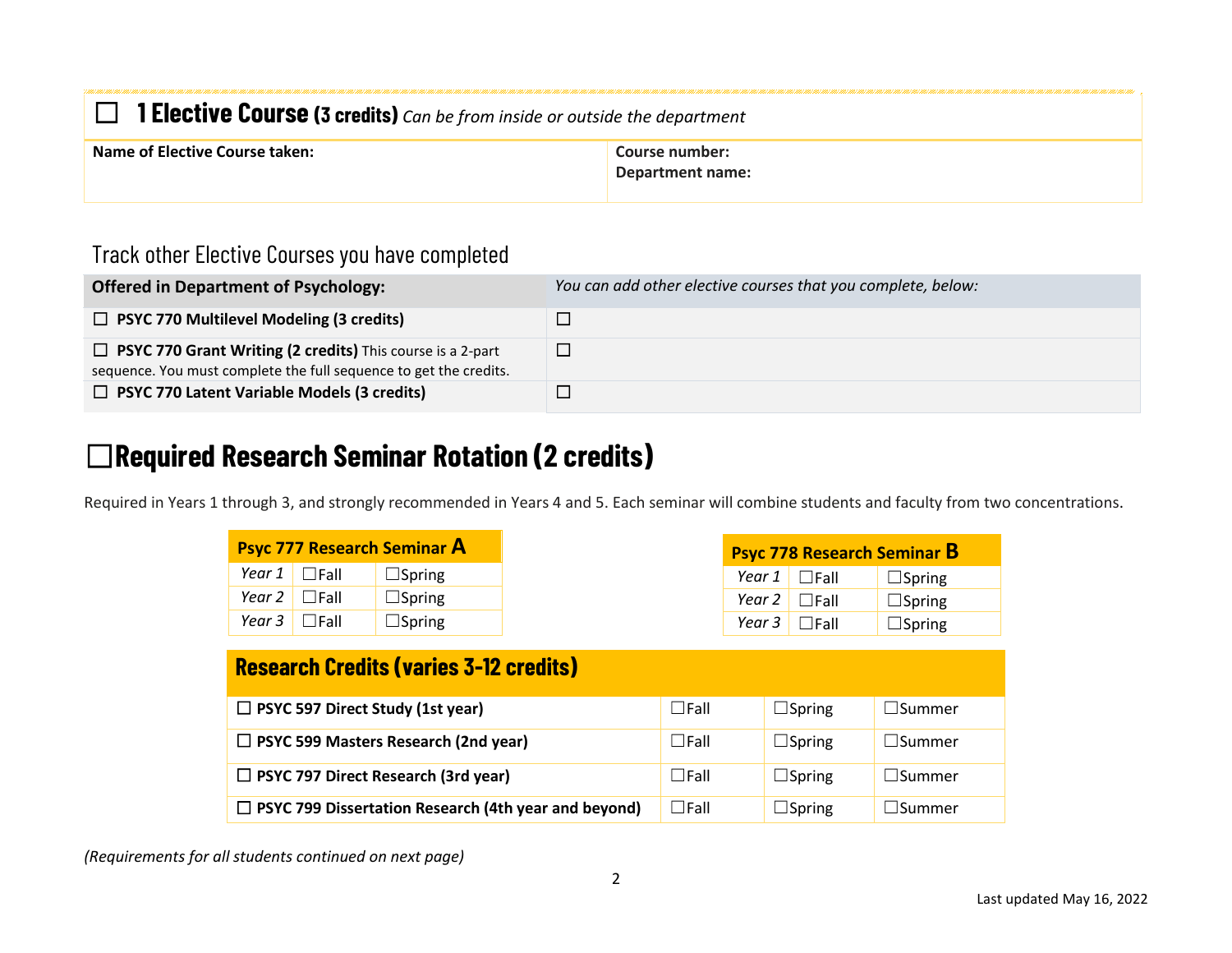# ☐**Applied for External Funding**

An explicit requirement of the Psychology Department is that each student must submit, within the first four years, at least one grant proposal to a federal program or private foundation or other external source that would, if funded, provide some stipend and/or research support.

**Please check** ☐ **if you have applied for external funding at least once in your first four years of the psychology graduate program. Please provide details of this first application, and subsequent applications for external funding.**

| First application for external funding  |
|-----------------------------------------|
| Name of the agency:                     |
| Date applied for funding:               |
| <b>Amount of funding:</b>               |
| Second application for external funding |
| Name of the agency:                     |
| Date applied for funding:               |
| <b>Amount of funding:</b>               |
| Third application for external funding  |
| Name of the agency:                     |
| Date applied for funding:               |
| <b>Amount of funding:</b>               |
| Fourth application for external funding |
| Name of the agency:                     |
| Date applied for funding:               |
| <b>Amount of funding:</b>               |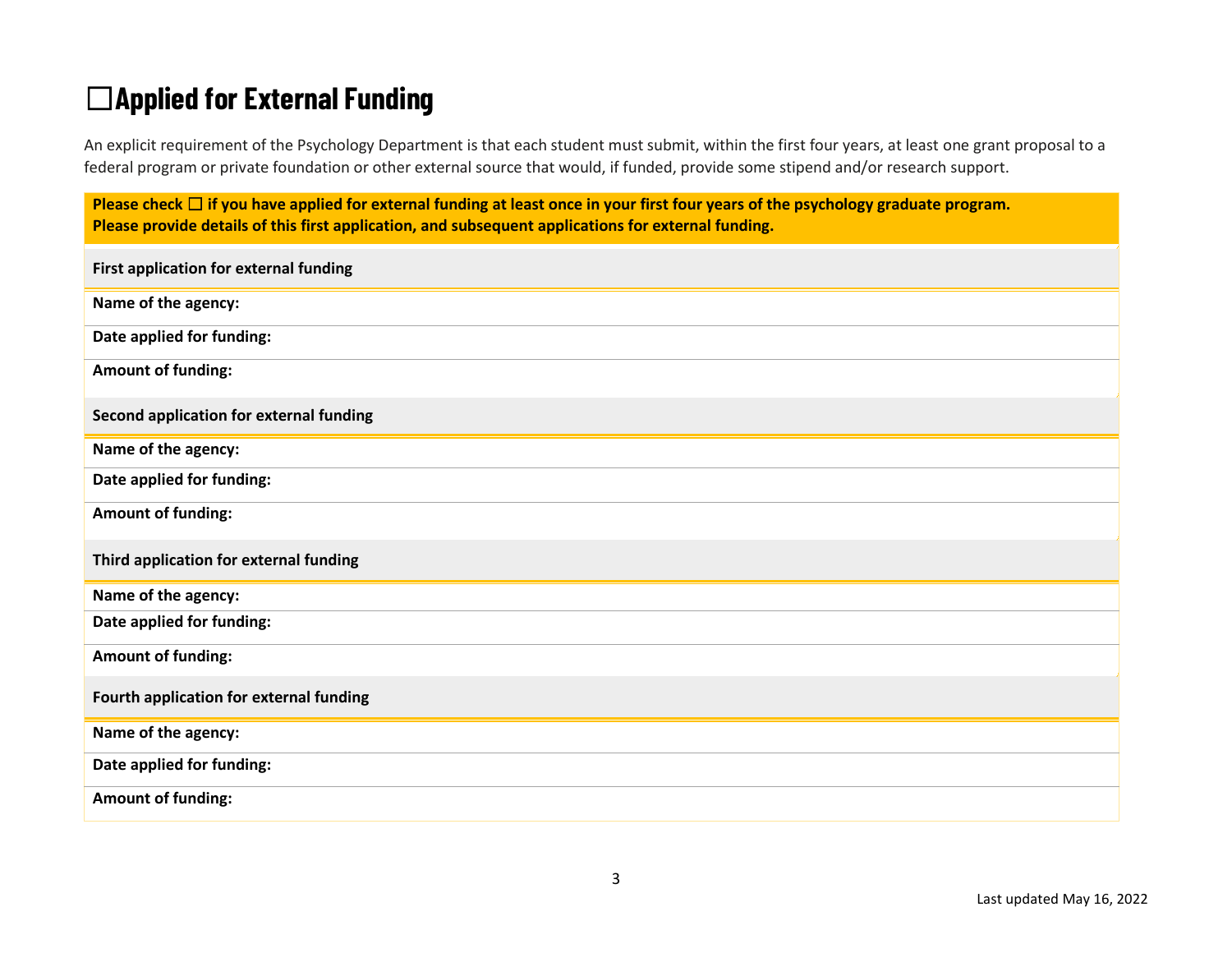# Clinical Science Concentration

| <b>Required Profession Wide Competency (PWC) Courses</b>                            | Course open to other concentrations?                   |
|-------------------------------------------------------------------------------------|--------------------------------------------------------|
| $\Box$ Core Course PSYC 541 Psychopathology & Personality (3 credits)               |                                                        |
| $\Box$ Core course PSYC 542 Clinical Research Methods (3 credits)                   | $\checkmark$                                           |
| $\Box$ PSYC 546 Intervention I (3 credits)                                          | Must have taken Abnormal Psychology or Psychopathology |
| $\Box$ PSYC 548 Assessment I (3 credits)                                            |                                                        |
| $\Box$ PSYC 750L Assessment I Lab (1 credit)                                        |                                                        |
| $\Box$ PSYC 702 Ethical Decision-Making in Psychology (3 credits)                   |                                                        |
| $\Box$ PSYC 770R History of Modern Psychology (1 credit or an undergraduate course) |                                                        |
| $\Box$ PSYC 770 Professional Issues (1 credit for 6 semesters)                      |                                                        |
| $\Box$ PSYC 750 Internal or External Community Practicum (3-12 credits)             |                                                        |

### **Required Discipline Specific Knowledge (DSK) courses**

APA/COA requires each student to meet Discipline Specific Knowledge (DSK). Each area must be covered and at least one course designated as '#' (integrated coverage of more than one aspect of behavior) must be taken. Some state boards require a separate course in Social Psychology, so you need a course beyond one that integrates Social with another area.

| Area 1 (Biological)           | PSYC 550#: BSN-Core Fundamentals of Systems Neuroscience (Biological, Cognitive, Developmental & Affective)<br>$\circ$ |  |
|-------------------------------|------------------------------------------------------------------------------------------------------------------------|--|
|                               | PSYC 552: BSN-Core Animal Behavior & Evolution (Biological)<br>$\circ$                                                 |  |
|                               | PSYC 730#: Conceptual Foundations of Neurobiology & Neuroimaging (Biological & Cognitive)<br>$\circ$                   |  |
|                               | PSYC 770#: Neurobiology and Application of Sleep & Circadian Rhythms (Biological, Cognitive & Affective)<br>$\circ$    |  |
| <b>Area 2 (Cognitive)</b>     | PSYC 554: CCS-Core Fundamentals of Human Cognition (Cognitive)<br>$\circ$                                              |  |
|                               | PSYC 555#: CCS-Core Memory, Emotion, Social Cognition & Thinking (Cognitive & Affective)<br>$\circ$                    |  |
|                               | PSYC 543#: DS-Core Cognitive and Social Development (Cognitive & Social)<br>$\circ$                                    |  |
|                               | PSYC 730#: Conceptual Foundations of Neurobiology & Neuroimaging (Biological & Cognitive)<br>$\circ$                   |  |
| Area 3 (Social)               | PSYC 770#: Social Psychology (Social & Affective)<br>$\circ$                                                           |  |
| <b>Area 4 (Affective)</b>     | PSYC 550#: BSN-Core Fundamentals of Systems Neuroscience (Biological & Affective)<br>$\circ$                           |  |
|                               | PSYC 770#: Neurobiology & Application of Sleep & Circadian Rhythms (Biological & Affective)<br>$\circ$                 |  |
|                               | PSYC 770#: Social Psychology (Social & Affective)<br>$\circ$                                                           |  |
| <b>Area 5 (Developmental)</b> | PSYC 543#: DS-Core Cognitive & Social Development (Cognitive & Developmental)<br>$\circ$                               |  |
|                               | PSYC 543#: DS-Core Developmental Theory & Methods (Developmental)<br>$\circ$                                           |  |
|                               |                                                                                                                        |  |

**Note:** Keep all your syllabi as documentation in case you are challenged by a state board on fulfilling a requirement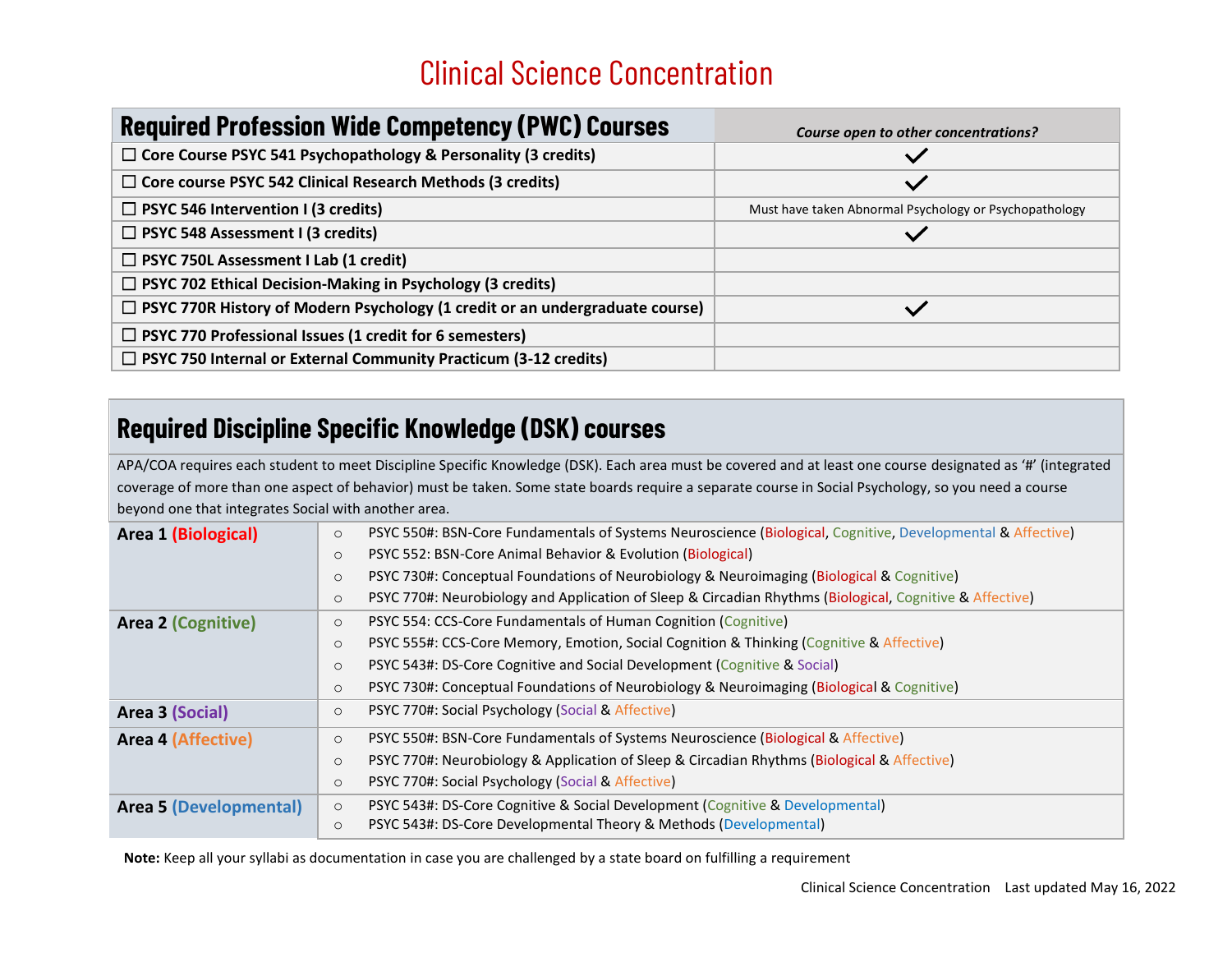## Clinical Science Concentration

#### **PSYC 750 Clinical Practicum through 5th year or until Internship**

#### *Check when completed and list supervisor*

| 1st year<br>$\Box$ Summer                                 |                                    |                |                                                                                                               |
|-----------------------------------------------------------|------------------------------------|----------------|---------------------------------------------------------------------------------------------------------------|
| 2nd year<br>$\Box$ Fall<br>$\Box$ Spring<br>$\Box$ Summer |                                    |                | $\Box$ External Practicum<br>Setting _________________________ Supervisor ___________________________________ |
| 3rd year<br>$\Box$ Fall<br>$\Box$ Spring<br>$\Box$ Summer |                                    |                | $\Box$ External Practicum<br>Setting Supervisor Contains Supervisor                                           |
| 4th year<br>$\Box$ Fall<br>$\Box$ Spring<br>$\Box$ Summer |                                    |                | $\Box$ External Practicum                                                                                     |
| 5th year<br>$\Box$ Fall<br>$\Box$ Spring<br>$\Box$ Summer |                                    |                | $\Box$ External Practicum                                                                                     |
|                                                           | <b>Pre-Doctoral</b><br>Internship: | (Program Name) | Begin Date: $\frac{1}{\sqrt{1-\frac{1}{2}}}$<br>End Date: / /<br>Date Letter received                         |

\_\_\_\_\_\_\_\_\_\_\_\_\_\_\_\_\_\_\_\_\_\_\_\_\_\_\_\_\_\_\_\_\_\_\_\_\_\_\_\_\_